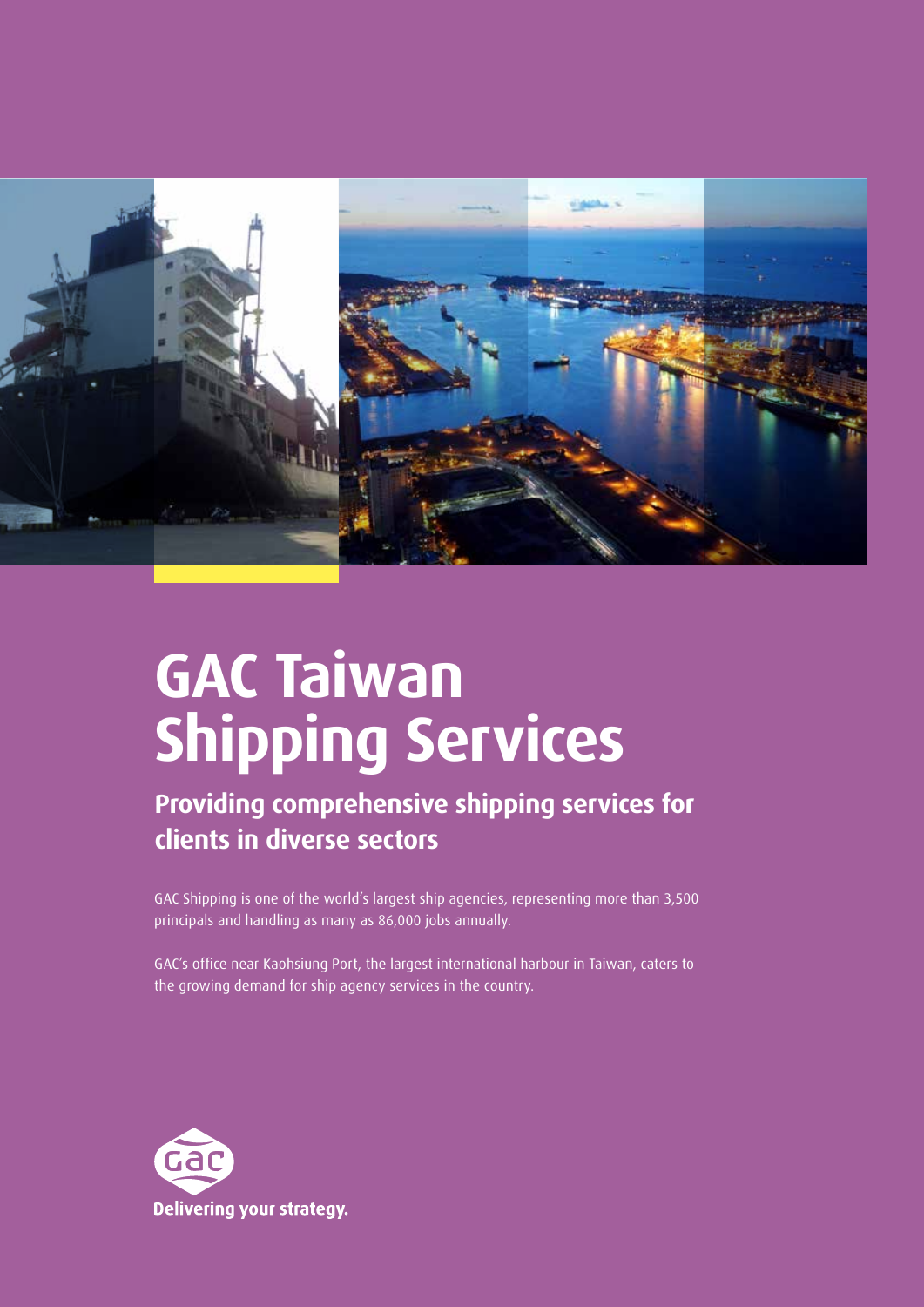GAC Taiwan is part of the GAC Group and has been operating in Taiwan since 1999. Combining its local and international expertise, GAC Taiwan today offers a truly one-stop shop option for all shipping, logistics and distribution needs.

#### **24/7 customer support**

Our established relationships with relevant local authorities and contacts in regional

With a dedicated team assigned to each account, customers are always assured of prompt assistance for all their needs. GAC Taiwan operates round-the-clock and keep owners/operators/charterers informed of their vessel/cargo status throughout the port call.

#### **Time and cost efficiency**

shipping communities enable us to provide prompt turnaround for vessels in any situation.

#### **Serving diverse sectors**

We manage all types of port calls, including load and discharge, bunker, cruise, and LNG. We also provide complete shipping and logistics solutions for the renewable energy sector (wind farms) that cover ship agency, husbandry, customs clearance, multimodal heavy lift transportation and more.

#### **Ethics and compliance**

Our operations are in full adherence to the Group's strict compliance and ethics procedures – underpinned by the GAC Code of Ethics and Quality, Health, Safety, Security & Environment (HSSE) policies.



- Ship Agency
- Cruise Services
- Husbandry Services
- Bunker Fuels
- Ship Spares
- Logistics • Port-on-
- Demand • Protection &
- Indemnity



### **Single point of contact**

# **Taking care of your needs from beginning to the end**

#### **Dedicated service**

A dedicated personnel will be appointed as your main contact point for all your port calls.

### **Your hassle-free experience**

- *Survey & planning*
- Provide port information/restrictions/tariffs
- Monitor market news and weather updates

#### *Pre-arrival planning*

- Monitor and report vessel's ETA and berthing prospect on a daily basis
- Arrange for inward clearance (RPM and prearrival message, 4 – 72 hours prior to ETA)
- Register with relevant authorities, e.g. Harbour Authority, Immigration, Customs Authority on MT.net
- Submit quarantine RPM and confirm approval for entry
- Attend meeting and advise final berth prospect

#### *Arrival reporting and arrangements*

• Issue arrival report as soon as vessel arrives

• Confirm berthing set-up (weather forecast, pilot schedule, tug boat and rope) • Provide master with emergency contact list

*Post berthing coordination*

- Arrange for crew temporary permit,
- Secure port clearance for master
	-
- inspection, customs, security checks in case of any issue (ship's chief officer, cargo surveyor, loading master)
- Act as terminal liaison for discharge/ loading, timekeeper and report daily to charterer/shipowner
- Resolve issues, if any (representation to
- local authorities, emergency response) • Collect full sets of loading/discharging documents
- Confirm departure set up

- *Sailing*
- 

• Provide sailing report and discharge documents to charterer/PPL

### Post sailing finalisation

• Check invoices and issue final D/A